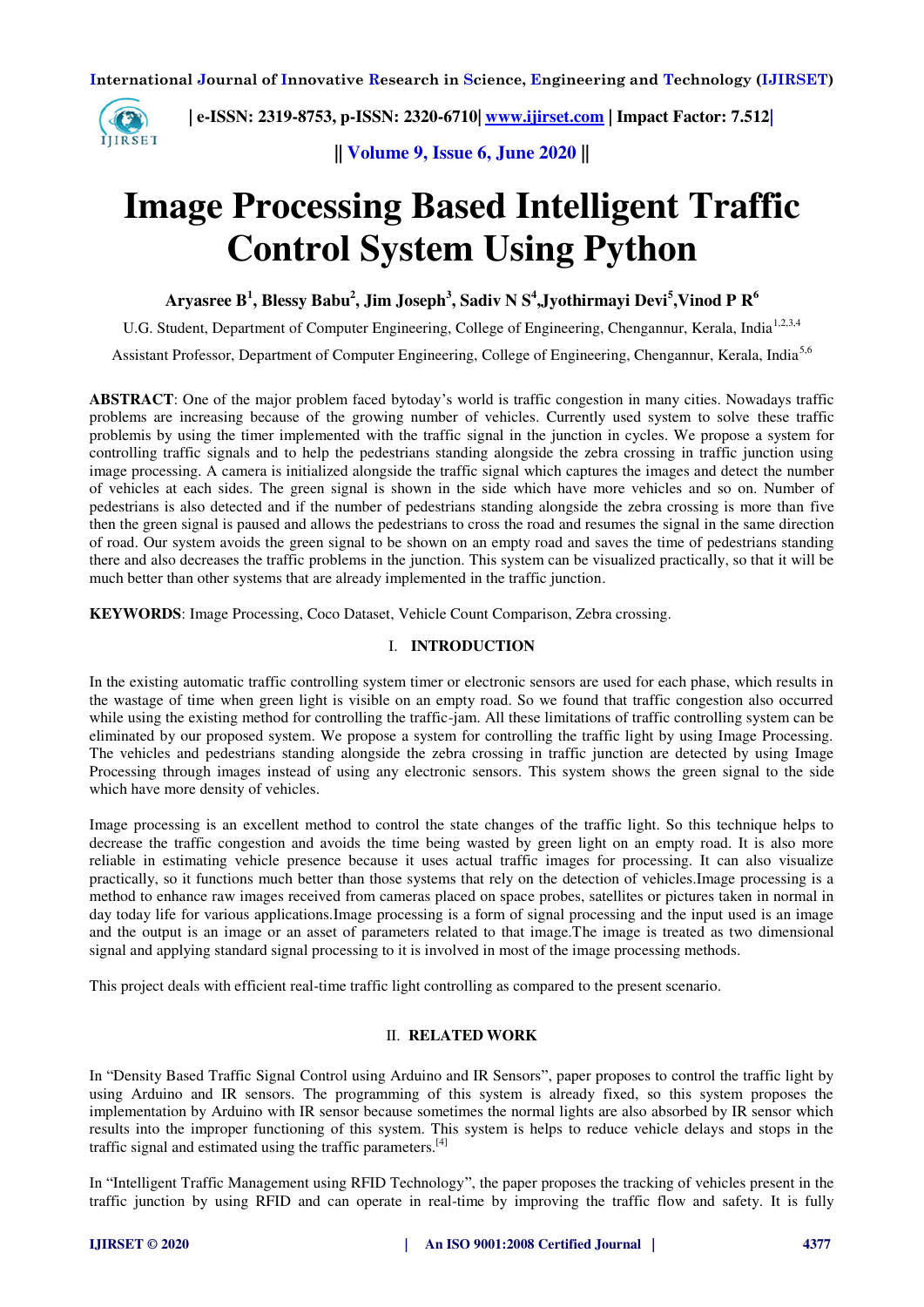

# **| e-ISSN: 2319-8753, p-ISSN: 2320-6710| [www.ijirset.com](http://www.ijirset.com/) | Impact Factor: 7.512|**

# **|| Volume 9, Issue 6, June 2020 ||**

performed automatically. Mostly, a high speed RFID tag is used which is capable of operating in 902-928 MHz frequency band. The hardware used in the existing system can monitor vehicles at a road distance of 80-100m. Programming of RFID devices are really time consuming. [5]

In "Intelligent Traffic Signal Control using Wireless Sensor Network", wireless sensor networks are used to discover the presence of traffic congestion in the junction.After that by checking the traffic density at each direction, the green signal is shown to the direction which have more density of vehicles. This system also uses a microcontroller based algorithm for controlling the traffic congestion. [6]

In "Intelligent Traffic Signal Control System using Embedded System", paper proposes the implementation of traffic signal control by using a hardware kit, servers and a database which is maintained by using MySQL.In this system kmeans clustering algorithm is used for the implementation. The vehicle count taken by the IR sensor is used as the input of the system. After estimating the vehicle count, the time ranges for the green signal is provided.  $\frac{1}{12}$ 

## III. **METHODOLOGY**

In this proposed system, vehicle classification and vehicle counting are the key modules that serve as a base for almost all the use cases built for effective traffic management. In the vehicle classification and counting, first the vehicle is classified, then counting is done based on the vehicle type.

Countingand detection of both vehicle and people is done through Image Processing as follows:

Firstly, moving objects foreground masks are extracted from the foreground background subtraction technique. Then to identify blobs, morphological operations are applied to get the close contours, once the blobs are identified. In the object management module, Object enrolment and maintaining of the confirmed and unconfirmed list of objects are done. Tracking and prediction of the object positions are carried out, after enrolling of the object. Using these tracked objects, counting is done by using the Coco dataset.Common Objects in Context (COCO) is a large-scale object detection, segmentation, and captioning dataset which contains images, bounding boxes and labels.

Vehicle counting at four directions are done simultaneously using multi-threading.Multithreaded process on a single processor can switch execution resources between threads, resulting in concurrent execution.In a shared-memory multiprocessor environment, each multithreaded thread process can run on a separate processor simultaneously and resulting in parallel execution.Once counting of vehicles are completed then the number of vehicles in the four directions are compared each other. The direction which have more number of vehicles will be displayed with green signal. Simultaneously, the camera takes the image of pedestrians standing alongside the zebra crossing. If the number of pedestrians are above five, then the green signal is paused and allows them to cross the road in 8 seconds. After that the green signal gets resumed and allows the vehicles to pass and so on.



1) Circuit diagram of the System

Hardware Requirements:

- Two Raspberry Pi 3
	- Two Pi Cam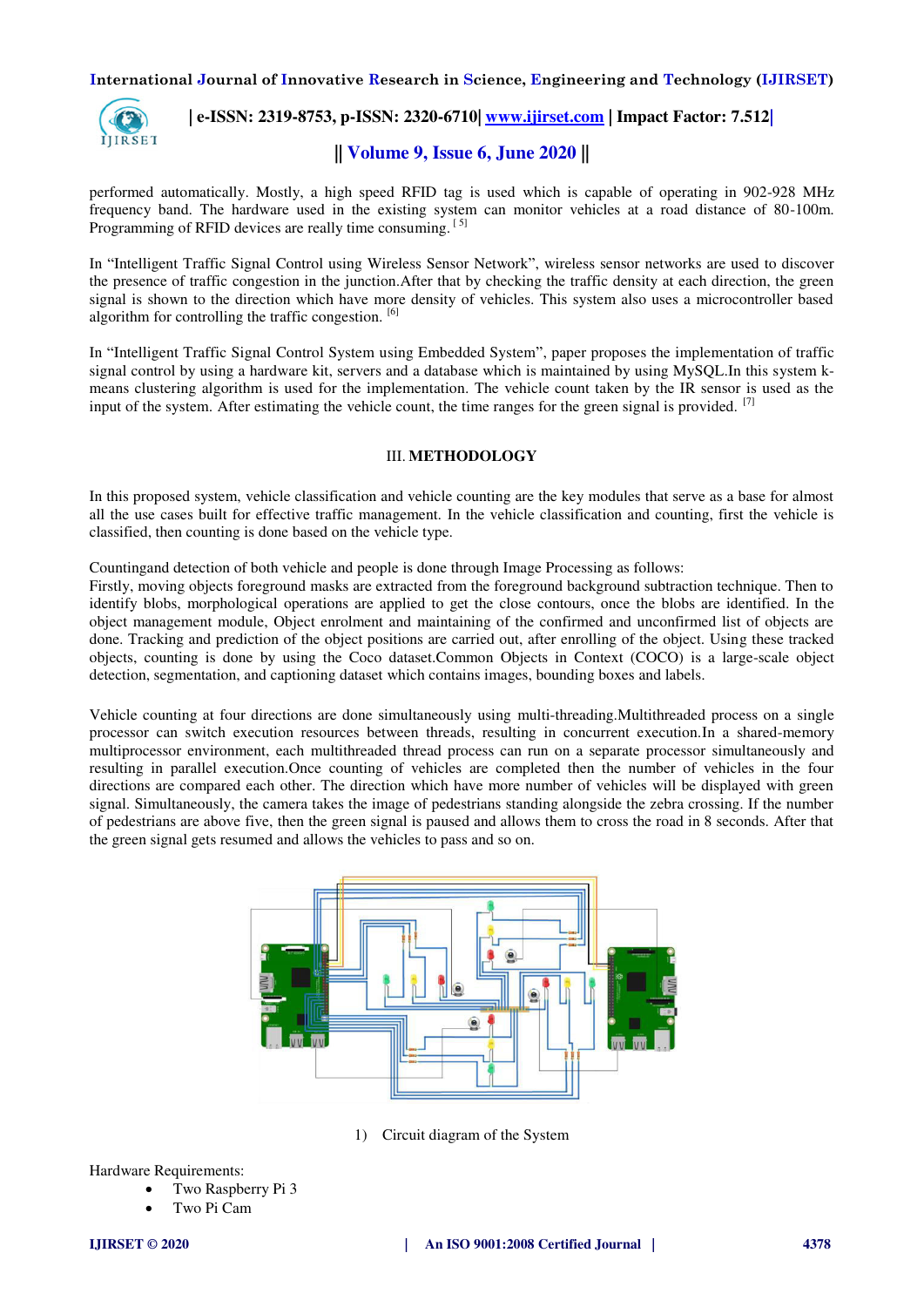

 **| e-ISSN: 2319-8753, p-ISSN: 2320-6710| [www.ijirset.com](http://www.ijirset.com/) | Impact Factor: 7.512|**

# **|| Volume 9, Issue 6, June 2020 ||**

- Two Webcams
- LED's green, yellow, red

Software Requirements:

- Python
- Coco Dataset
- OpenCV library

### IV.**EXPERIMENTAL RESULTS**

Once, the number of vehicles at each side is calculatedand compared, then the green light is shown to the direction with maximum number of vehicles one by one and in-between the system checks for the pedestrians ready for crossing the road and allows them to pass by pausing the green signal.

If thecount of vehicles to a particular direction is

- 1. Greater than 40, then show green light for 40 second and red light to rest of direction.
- 2. Greater than 30 and less than or equal to 40,then show green light for 30 second and red light to rest of direction.
- 3. Greater than 20and less than or equal to 30,then show green light for 20 second and red light to rest of direction.
- 4. Greater than zero and less than or equal to 20, then show green light for 10 second and red light to rest of direction.

And if the number of pedestrians is above five, then the green light is paused and they are allowed to pass in 7s.





|   | vehicle count $\times$                                                  |  |
|---|-------------------------------------------------------------------------|--|
|   | Python Console                                                          |  |
|   | $\leftrightarrow$ cycle 1                                               |  |
|   | showing green light to side 4 with vechiles 49 for 40 seconds.          |  |
|   | ÷<br>Interrupting(after 20s)allowing people( 5 ) to pass for 7 seconds. |  |
| 善 | $\infty$ showing green light to side 4 for remaining 20 seconds.        |  |
| ≎ | showing green light to side 1 with vechiles 39 for 20 seconds.<br>ര     |  |
| ÷ | Interrupting(after $10s$ )allowing people( 11 ) to pass for 7 seconds.  |  |
|   | showing green light to side $\overline{1}$ for remaining 10 seconds.    |  |
|   | showing green light to side 3 with vechiles 17 for 10 seconds.          |  |
|   | Interrupting(after 5s)allowing people( $12$ ) to pass for 7 seconds.    |  |
|   | showing green light to side 3 for remaining 5 seconds.                  |  |
|   | terminating!                                                            |  |
|   |                                                                         |  |
|   | Process finished with exit code 0                                       |  |
|   |                                                                         |  |
|   |                                                                         |  |
|   |                                                                         |  |

## 4) Output in Terminal